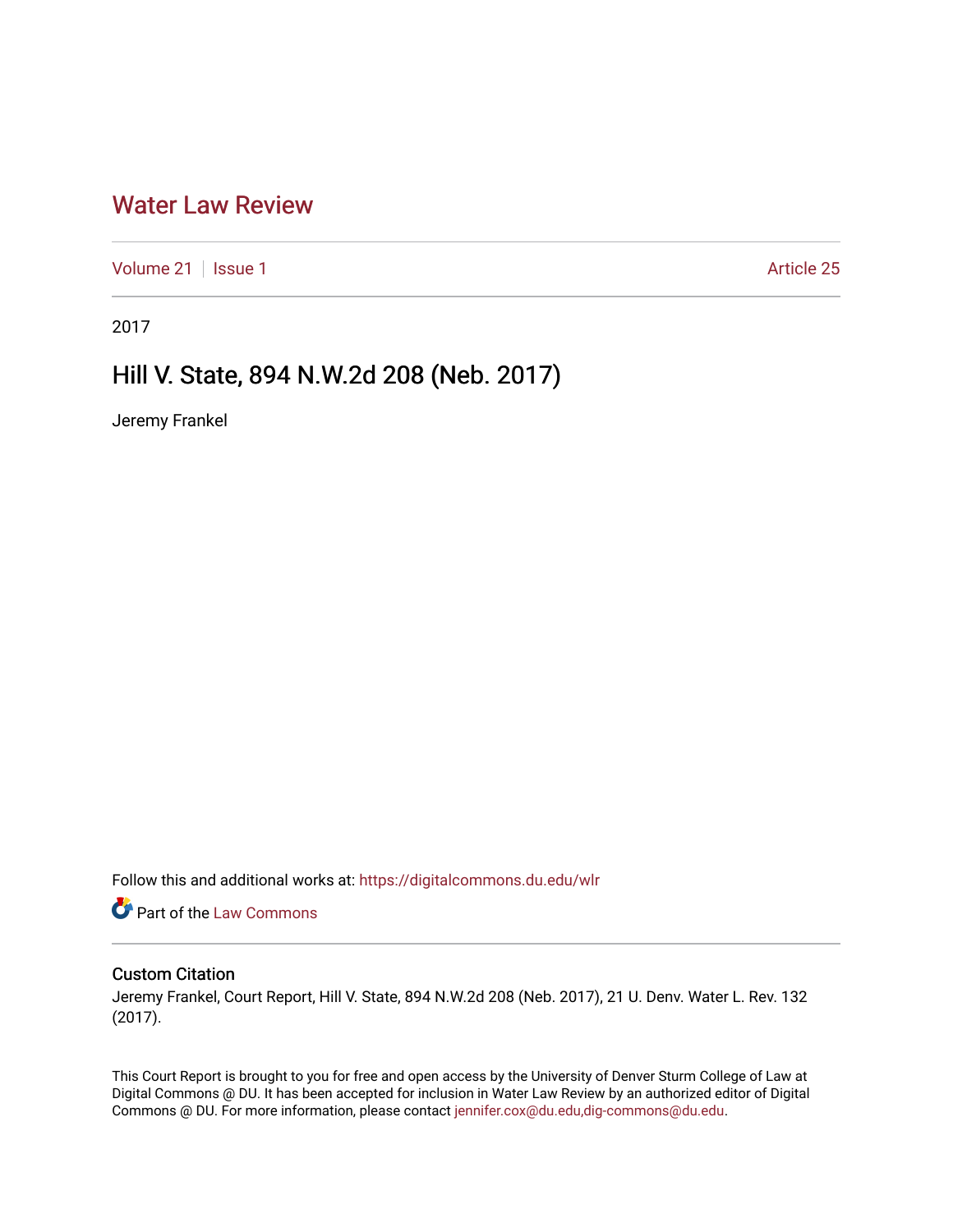court agreed with the Water Master's finding that the City **did** not present evidence that it intended to increase the Rimini Pipeline's capacity from **13.15** cfs to the full water right capacity of *13.75* cfs. Although the 1948 conveyance had the capacity of **13.75** cfs, the Rimini Pipeline was restricting the new pipeline's water flow to **13.15** cfs. Skinner argued that the beneficial use requirement limits the City's water right to the amount of water actually used for a beneficial use. The water court held that the City **did** not present sufficient evidence to show intention to increase its diversion capacity to the full extent of the water right. The Court held the water court erred in upholding the Water Master's determination because the City took affirmative steps towards planning for the City's future water needs. The Court emphasized the importance of protecting a city's efforts to substantially utilize its water rights. The City met the statutory criteria for the presumption of nonabandonment of its water right as applied to the City's entire system of conveyances, including all pipelines. The Court held that despite the period of non-use, the City's construction of the *13.75* cfs capacity pipeline permitted an inference that the City sought to make use of **its** entire water right.

Montana law requires a final water right decree to include a place of use restriction. The statute for this place of use element is constitutionally **pro**tected. The City challenged the restriction, but failed procedurally to comply with the notice requirement when challenging a constitutionally protected statute.

Accordingly, the Court affirmed the water court's opinion that the presumption of nonabandonment applied to the City, reversed the water court's detenination that the City abandoned **0.60** cfs of its water right, and remanded for the entry of an amended judgment awarding the City its entire *13.75* cfs water right in Tenmile Creek.

Justice Jim Rice, dissenting.

Justice Rice **did** not agree with the Court's finding that **M.C.A.** section *85-* **2-227** could be applied retroactively because the **2005** amendment to the statute was procedural. He argued the amendment was in fact substantive because the statute, as applied, produced a different legal result from the result that would have followed had the presumption of nonabandonment not been applied. He found the sixty year period of non-use **by** the City unfair to Skinner's claim, especially considering Skinner's four water rights dating back to **1865.**

*Kate Mailliard*

#### NEBRASKA

Hill v. State, 894 **N.W.2d 208** (Neb. **2017)** (holding that: **(i)** an interstate compact is federal law and supersedes water appropriators' property interests; (ii) regulatory actions that limit water rights to ensure compliance with an interstate compact do not represent a physical permanent invasion; **(iii)** regulatory actions that limited water rights **did** not deprive farmers of all economically beneficial use of their property; and (iv) a state agency department's failure to curtail groundwater pumping does not result in a taking when the department has no jurisdiction to regulate groundwater).

The Republican River Compact ("the Compact") apportions Colorado,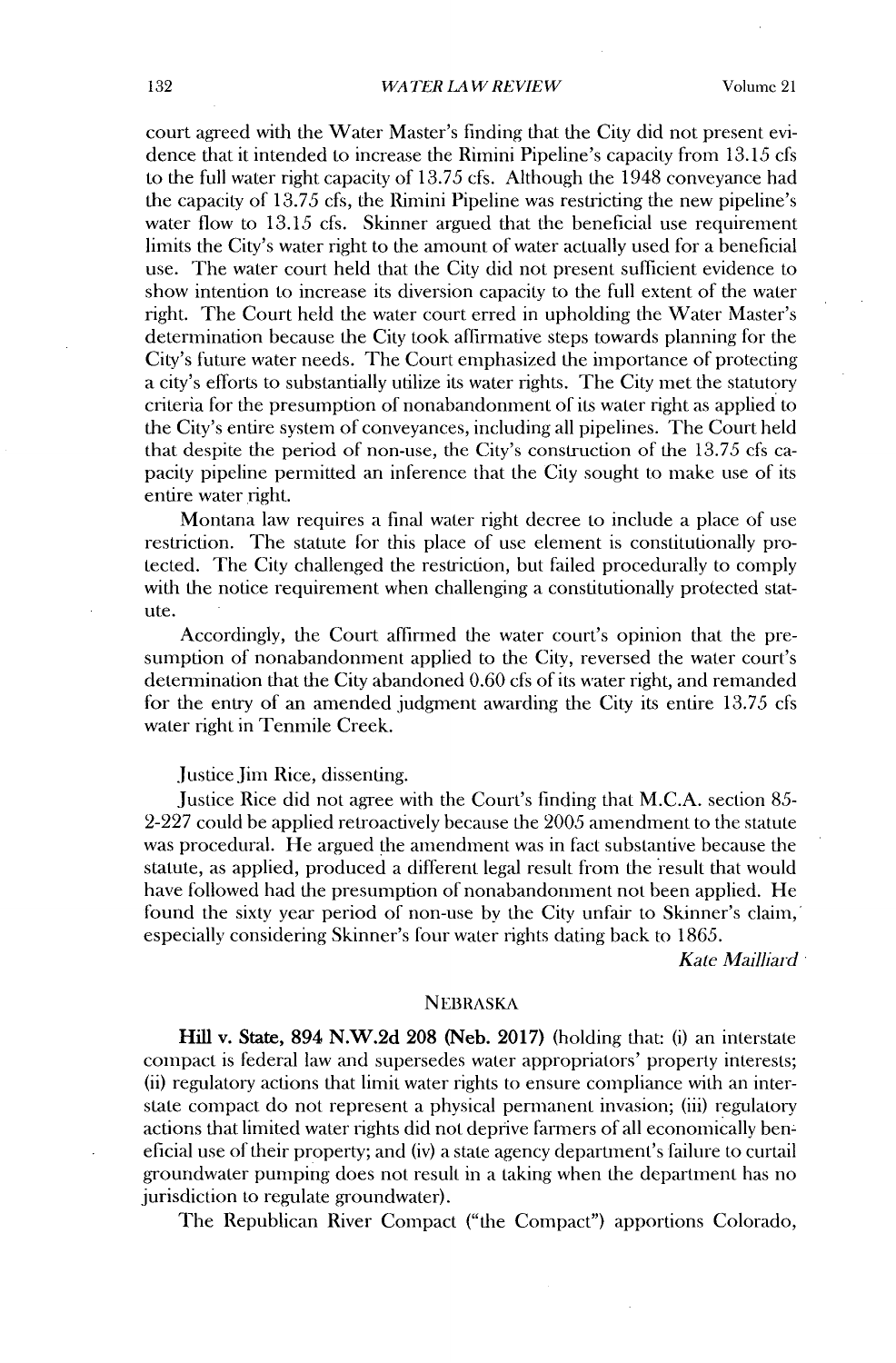Nebraska, and Kansas a supply of "virgin water" that is undepleted **by** human activity from the Republican River Basin ("the Basin"). Much of the water from the Basin passes through Nebraska before entering Kansas via the Republican River, and Nebraska must limit water consumption to comply **with** the state's obligations to Kansas under the Compact.

To ensure that Nebraska remains in compliance, the Nebraska Ground Water Management and Protection Act ("the Act") requires that the Nebraska Department of Natural Resources ("DNR"), in conjunction with the State's three natural resource districts, develop an integrated water management plan. As part of this statutory scheme, DNR must make an annual forecast of the maximum amount of water available from streamflow as limited **by** Nebraska's obligations under the Compact.

In.2013, and again in 2014, DNR forecasted that Nebraska's water consumption would exceed its allocation under the Compact. In both years, DNR issued an order called a "Compact Call" and issued closing notices on all surface water permits for natural flow and storage in the Basin. As a result, farmers who held those permits **did** not receive their full water allocation supply and suffered diminished crop yields. Even though the affected farmers owned appropriations allowing for diversions of surface water from the Basin, all water in the Basin was simultaneously subject to Nebraska's obligations under the Compact.

Affected farmers who irrigated **with** water delivered from Frenchman-Canbridge Irrigation District-water that is subject to Nebraska's allocation under the Compact-filed a class action suit in the District Court in Furnas County alleging two inverse condemnation claims for both **2013** and 2014. The district court later consolidated these claims. The claim first alleged that, in both **2013** and 2014, surface water was available for the farmers within Nebraska's allocated share under the Compact, yet DNR gave that available water to Kansas in excess of the state's Compact requirements. The farmers argued that DNR's actions constituted a regulatory taking under the Nebraska Constitution that gave rise to an inverse condemnation claim. The claim further alleged that DNR's failure to reduce excessive groundwater pumping led to a depletion of the Basin's surface water supply and thereby constituted a taking under Nebraska's Constitution that also gave rise to a claim for inverse condemnation.

The district court dismissed the claim, holding that: **(i)** DNR's administration of streamflow under the Compact **did** not interfere with a property right under the Nebraska Constitution and was therefore not a taking; and **(ii)** DNR **did** not have a duty to regulate groundwater so its failure to curtail excessive groundwater pumping did not constitute a taking.

On appeal, the farmers asserted that the district court erred in its legal conclusions, and the Nebraska Supreme Court reviewed the farmers' claims de novo. First, the Court addressed whether the district court erred in determining that DNR's streamflow administration **did** not result in a taking under the Nebraska Constitution. The Court recognized that the Compact is federal law and allocations under the Compact are the supreme law in Nebraska. Accordingly, the Court held that appropriators' rights to use water in the Basin were subject to the superior obligation of Nebraska's compliance with the Compact. Because the appropriators' rights were subject to the Compact, the rights **did** not constitute a compensable property interest when they were limited to ensure